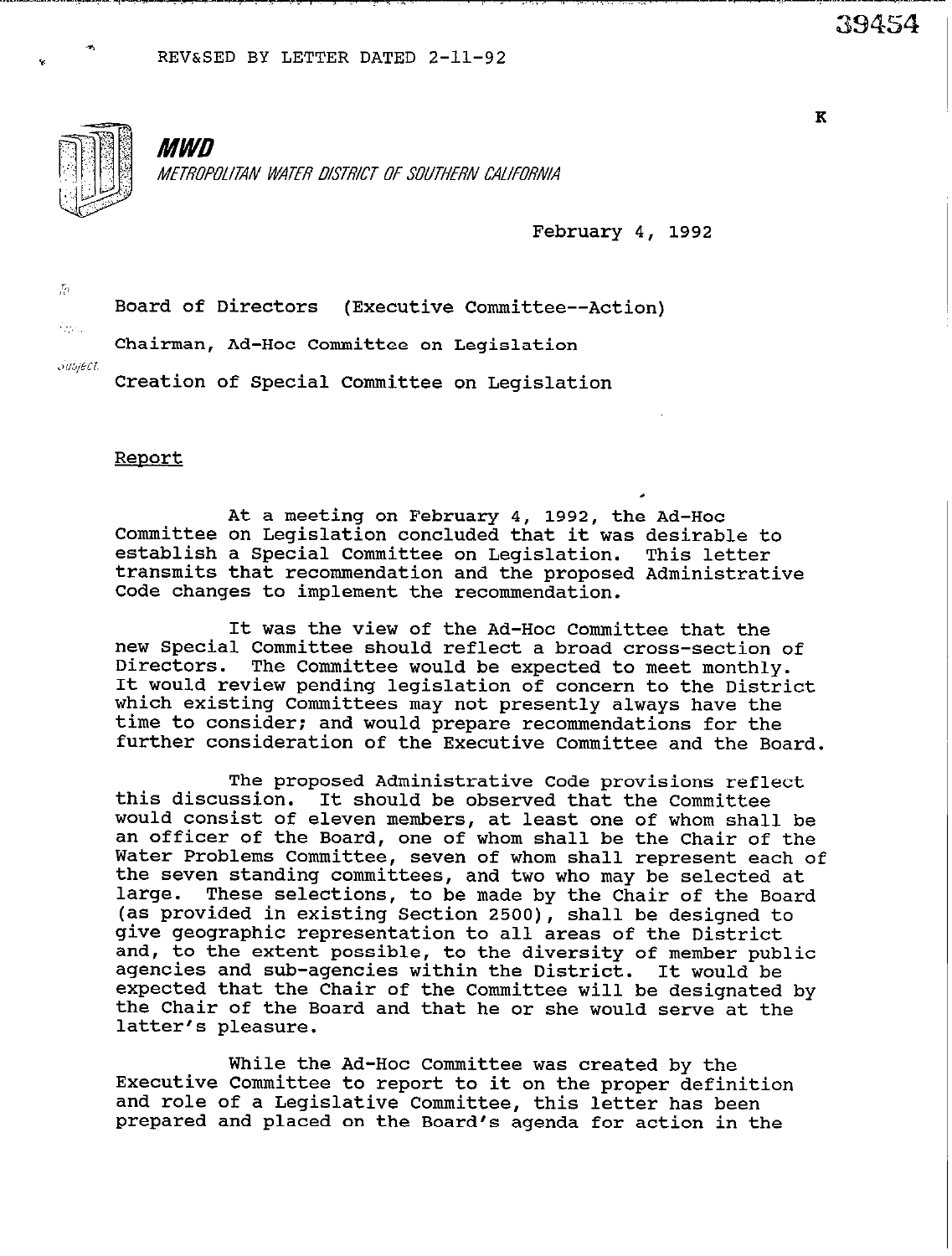Board of Directors -2- February 4, 1992

expectation that if the recommendation below is satisfactory to the Executive Committee, the proposal herein would be recommended to the Board for prompt action so as to permit the new Committee to become active in the California leqislative process early in this legislative year.

### Board Committee Assiqnment

This letter is being referred to the Executive Committee pursuant to Administrative Code section 2417 (a) and (e) because of its authority to study, advise, and make recommendations with regard to legislation sponsored by the District or in any way affecting the District: and policies and procedures to be considered by the Board.

### Recommendation

#### EXECUTIVE COMMITTEE FOR ACTION.

That Article 9 in the form shown in Attachment A be added to Chapter 5 of Division II of the Metropolitan Water District Administrative Code; that existing Articles 9 and 10 of said Chapter be renumbered 10 and 11, respectively, and that existing Sections 2580 and 2590 be renumbered as Sections 2590 and 2595 respectively.

;

W. Brandt

**FV:db legcom** 

**Attachment**